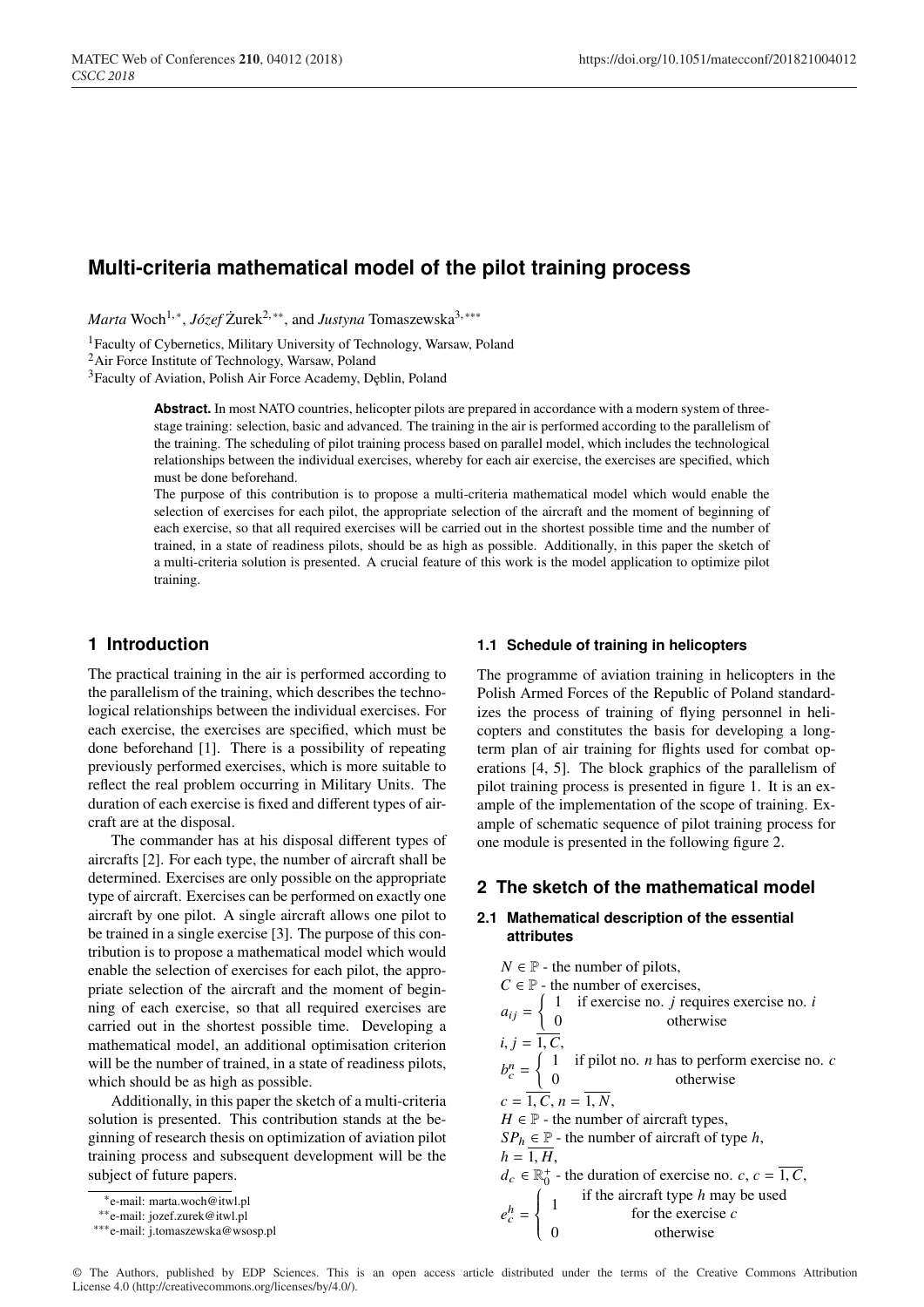

Figure 1. Sketch of the parallelism of pilot training process [4]



Figure 2. Example of schematic sequence of of pilot training process for one module [4]

$$
h = \overline{1, H}, c = \overline{1, C},
$$
  
\n
$$
f_c^n = \begin{cases} 1 & \text{if pilot no. } n \text{ has performed} \\ 0 & \text{the exercise no. } c \\ 0 & \text{otherwise} \end{cases} c = \overline{1, C},
$$
  
\n
$$
n = \overline{1, N},
$$

 $K_n \in \mathbb{P}$  - the number of exercises to be carried out by pilot no. *n*,

 $vg_{nc} = \begin{cases} 1 \\ 0 \\ 0 \end{cases}$ <br> $c = \overline{1, C}, n = \overline{1, N},$ if pilot no.*n* has to perform exercise no. *c* in order to be in the state of readiness otherwise  $x_{nk}^h = \begin{cases} \frac{1}{h} & \text{if } h \leq h \leq h \end{cases}$  $\overline{\phantom{a}}$ 1 will be performed by pilot no. *n* if it is planned that *k*th in turn exercise using aircraft of type *h* 0 otherwise  $n = 1, N, h = 1, H, k = 1, K_n,$ 

 $v_{nk} \in \mathbb{P}$  - the number of the *k*th consecutive exercise performed by pilot no. *n*,  $k = \overline{1, K_n}$ ,  $n = \overline{1, N}$ ,

 $y_k^n \in \mathbb{R}^+$  - the moment when *k*th in turn exercise begins by pilot no. *n*,  $n = \overline{1, N}$ ,  $k = \overline{1, K_n}$ ,

 $Z \in \mathbb{R}_0^+$  - the duration of all training [6],

 $NG \in \mathbb{P}$  - the number of qualified pilots in a state of readiness [7].

## **2.2 Mathematical description of the relevant relationships between attributes**

1. Each pilot may perform the exercise only on the type of aircraft appropriate for the particular exercise:

$$
\frac{\forall}{n=1,H} \frac{\forall}{h=1,H} \frac{\forall}{k=1,K_n} \frac{\forall}{c=1,C} x_{nk}^h \le e_c^h \tag{1}
$$

2. The starting moment of each subsequent exercise shall not be less than the sum of the starting mo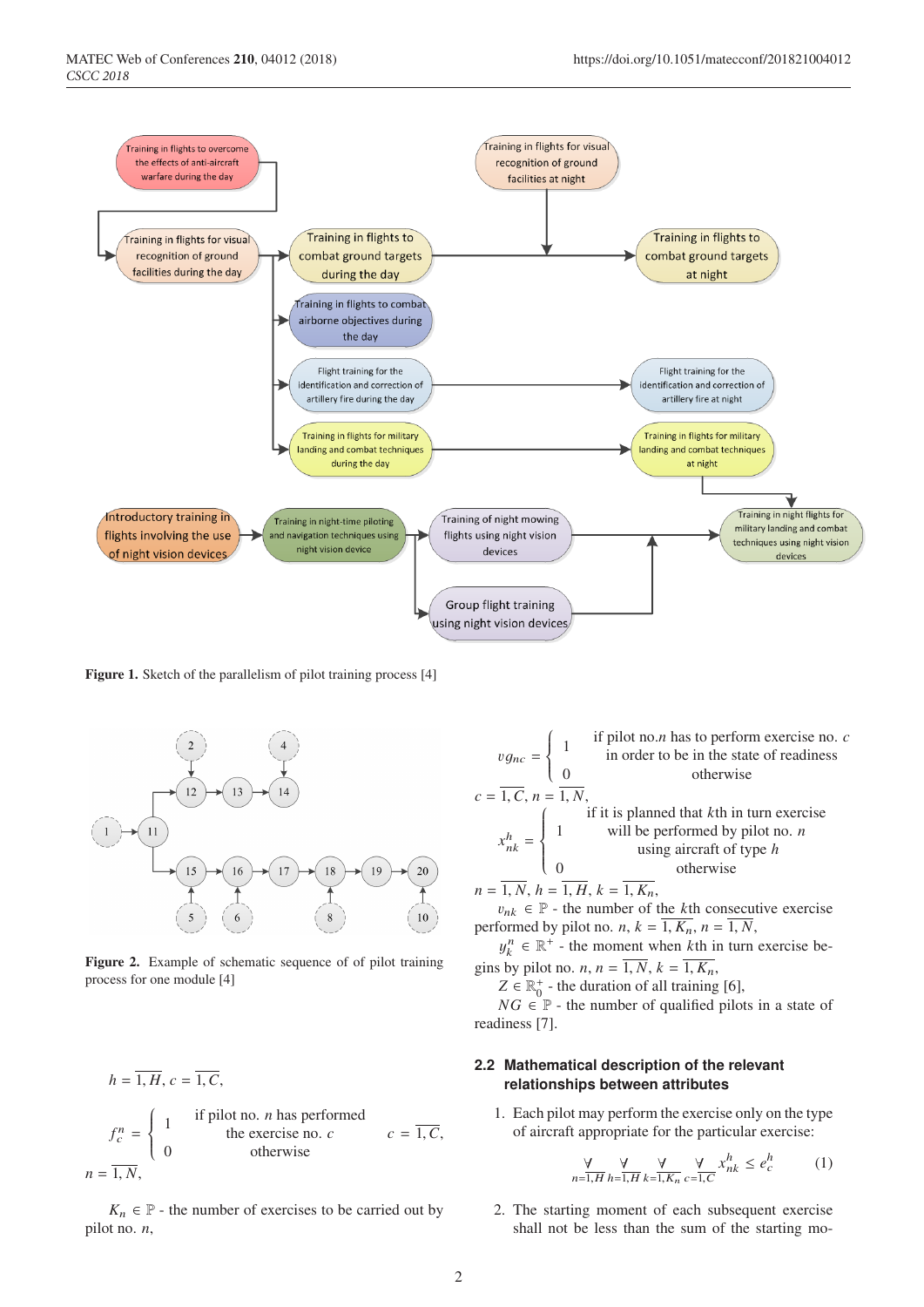ment of the preceding exercise and the duration of the preceding exercise:

$$
\begin{aligned} & \left[ \left( \sum_{h=1}^{H} x_{nk}^{h} = 1 \right) \wedge \left( \sum_{h=1}^{H} x_{nk+1}^{h} = 1 \right) \right] \\ &\Rightarrow \left( y_{k}^{n} + d_{v_{nk}} \le y_{k+1}^{n} \right) \end{aligned} \tag{2}
$$

3. If the exercise no.  $k+1$  was carried out after exercise no. *k* by pilot *n*, exercise *k* also had to be planned or performed by pilot *n*:

$$
\begin{bmatrix}\n(a_{v_{nk}v_{nk+1}} = 1) \wedge \left(\sum_{h=1}^{H} x_{nk+1}^h = 1\right)\n\end{bmatrix} \Rightarrow
$$
\n
$$
\begin{bmatrix}\n\left(\sum_{h=1}^{H} x_{nk}^h = 1\right) \vee \left(f_{v_{nk}}^n = 1\right)\n\end{bmatrix}
$$
\n(3)

4. The duration of all trainings should not be less than the moment of the end of each planned exercise:

$$
Z \ge \left(y_k^n + d_{v_{nk}}\right), \quad n = \overline{1, N}, k \in \mathbb{P} \qquad (4)
$$

5. No more aircraft can be used during the exercise than are available [8–10]:

$$
\frac{\forall}{h=0, H} \sum_{t=0}^{K} \left| \begin{array}{c} n = \overline{1, N} : \\ \left( y_k^n \le t \le y_k^n + d_{v_{nk}} \wedge \\ \wedge x_{nk}^h = 1 \right) \end{array} \right| \le SP_h
$$
\n(5)

6. For each exercise, exactly one single Aircraft is used:

$$
\frac{y}{\prod_{l=1,N}^{n} b_{v_{nk}}^{n}} = 1 \Rightarrow \sum_{h=1}^{H} x_{nk}^{h} = 1
$$
 (6)

7. In accordance with the training schedule, an exercise with an earlier number may not require the realization of an exercise with an later number:

 $\boldsymbol{n}$ 

$$
\bigvee_{i \geq j} a_{ij} = 0 \tag{7}
$$

8. If the  $k+1$  exercise is scheduled, its number depends on the numbers of the previous exercises according to the  $A[a_{ij}]$  matrix [11]:

$$
\frac{\forall}{n=1,N} \frac{\forall}{k=1,K_n} a_{v_{nk}v_{nk+1}} = 1
$$
 (8)

9. The duration of all training courses should be kept to a minimum:

$$
Z \underset{\langle K_n, [x_{nk}^h]_{N \times K \times H}, [v_{nk}^h]_{N \times K}, [y_{k}^n]_{N \times K}\rangle}{\text{min}} \qquad (9)
$$

10. The number of trained, on standby pilots should be as high as possible:

$$
NG \underset{\langle K_n, [x_{nk}^h]_{N \times K \times H}, [v_{nk}^h]_{N \times K}, [y_{k}^n]_{N \times K}}{\longrightarrow} \max (10)
$$

11. The number of trained, on standby pilots depends on the exercises that the pilot has to complete in order to be able to be on standby. If all the exercises required for the pilot to be in standby mode have been completed, then the pilot will be in standby mode:

$$
NG = \sum_{n=1}^{N} \prod_{c=1}^{C} \left[ v g_{nc} \Rightarrow f_c^n \right] \tag{11}
$$

# **2.3 The division of the characteristics into decision variables, criteria and data**

List of data:

$$
g = \left\langle N, C, \left[a_{ij}\right]_{i=\overline{1,C}, j=\overline{1,C}}, \left[b_c^n\right]_{c=\overline{1,C}, n=\overline{1,N}}, H, \left\langle \sum_{i=1, H} \left\langle d_c \right\rangle_{c=\overline{1,C}}, \left[e_c^h\right]_{c=\overline{1,C}, n=\overline{1,N}}, \left[f_c^n\right]_{c=\overline{1,C}, n=\overline{1,N}}\right\rangle \right\langle 12 \rangle
$$

List of decision variables:

$$
q = \left\langle \left[ x_n^{ch} \right]_{N \times C \times H}, \left[ y_c^n \right]_{N \times C}, Z, NG \right\rangle \tag{13}
$$

Criterion:

$$
Z, NG \tag{14}
$$

#### **2.4 Analysis of the information content**

The decision-maker will know the values of all the data. The decision-maker will not know the values of the following attributes [12]:

- *Z* the duration of all training, as this is the result of decisions taken,
- *NG* the number of qualified pilots in a state of readiness, as this is the result of decisions taken,
- $K_n$  the number of exercises to be carried out by pilot no. *n*, since it is a decision that decision-maker wishes to be taken,

• 
$$
x_{nk}^h =\begin{cases} 1 & \text{if it is planned that } k\text{th in turn exercise} \\ 1 & \text{will be performed by pilot no. } n \\ 0 & \text{using aircraft of type } h \end{cases}
$$
  

$$
n = \overline{1, N}, h = \overline{1, H}, k = \overline{1, K_n}, \text{ since it is a decision that decision-maker wishes to be taken.}
$$

- $y_c^n \in \mathbb{R}_0^+$  the moment when exercise no. *c* begins by pilot no. *n*,  $c = \overline{1, C}$ ,  $n = \overline{1, N}$ , since it is a decision that decision-maker wishes to be taken.
- $y_c^n \in \mathbb{R}_0^+$  the moment when exercise no. *c* begins

# **2.5 Definition of sets of correct values, limit values for decision variables and possible criteria values**

The set of correct data values may be defined as follows:

$$
G = \left\{ \left\langle N, C, \left[ a_{ij} \right]_{i=\overline{1,C}, j=\overline{1,C}}, \left[ b_{c}^{n} \right]_{c=\overline{1,C}, n=\overline{1,N}}, H, \right\} \right\}
$$
  

$$
\left\langle SP_{h} \right\rangle_{h=\overline{1,H}}, \left\langle d_{c} \right\rangle_{c=\overline{1,C}}, \left[ e_{c}^{h} \right]_{c=\overline{1,C}, h=\overline{1,H}}, \left[ f_{c}^{n} \right]_{c=\overline{1,C}, n=\overline{1,N}},
$$
  

$$
\left[ v g_{nc} \right]_{c=\overline{1,C}, n=\overline{1,N}} \right\rangle \in \mathbb{P} \times \mathbb{P} \times \mathcal{B}^{C \times C} \times \mathcal{B}^{C \times N} \times \mathbb{P} \times \mathbb{P}^{H} \times
$$
  

$$
\times \left( \mathbb{R}_{0}^{+} \right)^{C} \times \mathcal{B}^{C \times H} \times \mathcal{B}^{C \times N} \times \mathcal{B}^{C \times N} : \left( \bigvee_{i \geq j} a_{ij} = 0 \right) \right\}
$$
  
(15)

A set of acceptable values for decision variables is as follows: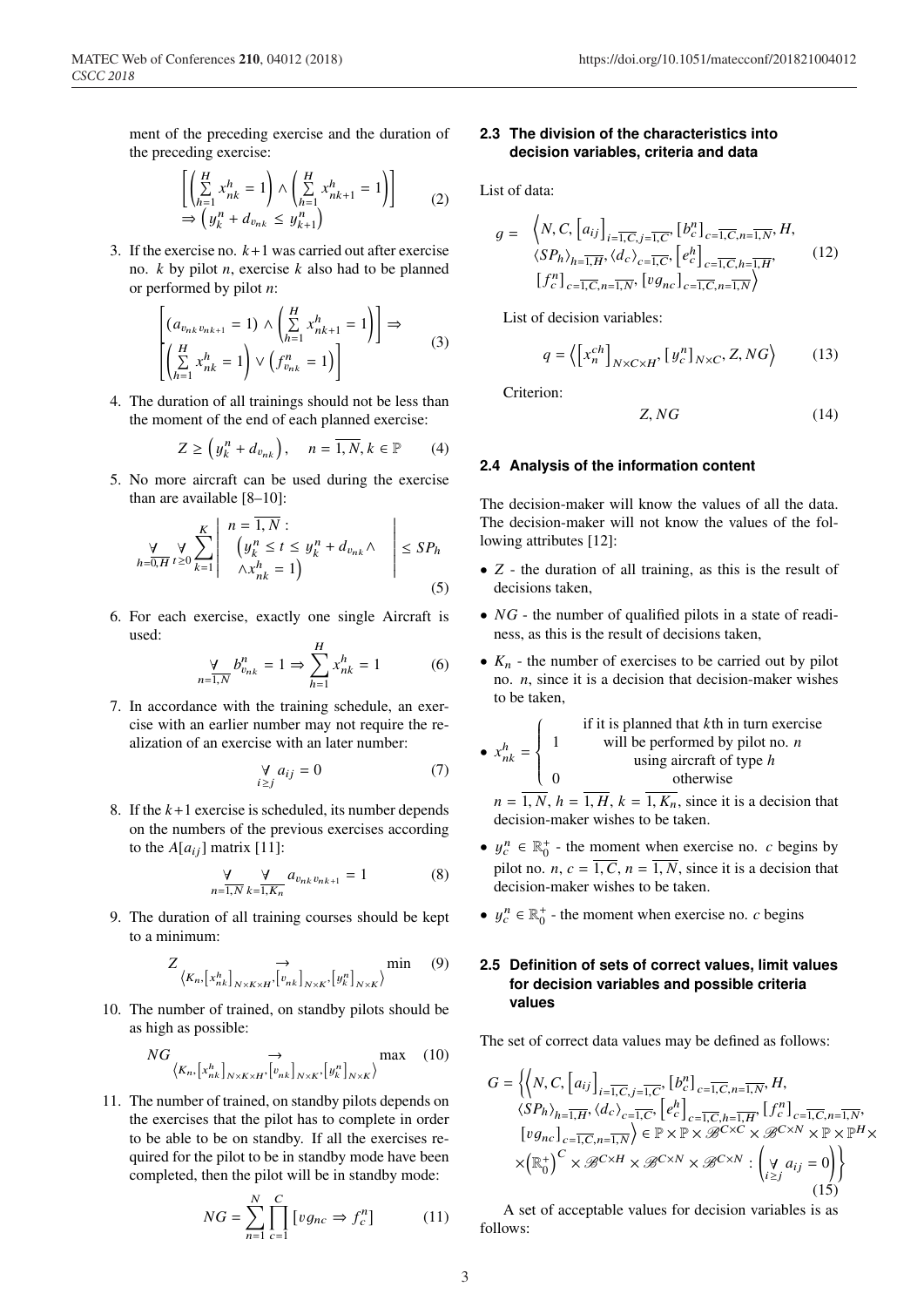$$
\Omega(g) = \left\{ \left\langle [K_n]_N, \left[ x_{nk}^h \right]_{N \times K \times H}, \left[ v_{nk} \right]_{N \times K}, \left[ y_{k}^n \right]_{N \times K}, Z, NG \right\} \right\}
$$
\n
$$
\in (\mathbb{P})^N \times \mathcal{B}^{N \times K \times H}(\mathbb{P})^{N \times K} \times \left( \mathbb{R}_0^+ \right)^{N \times K} \times \mathbb{R}_0^+ \times \mathbb{P} :
$$
\n
$$
\begin{pmatrix}\n\mathbf{y} & \mathbf{y} & \mathbf{y} & \mathbf{y} & \mathbf{x}^h & \mathbf{x}^h & \mathbf{z} & e_0^h \\
n=1, N \ h=1, H \ k=1, K \ c=1, C\n\end{pmatrix} \wedge \begin{pmatrix}\nH & \mathbf{y} & \mathbf{y} & \mathbf{x}^h & \mathbf{x}^h & \mathbf{z} & \mathbf{z} \\
\mathbf{x}^h & \mathbf{z} & \mathbf{z} & \mathbf{z} & \mathbf{z} \\
\mathbf{z} & \mathbf{x}^h & \mathbf{z} & \mathbf{z} & \mathbf{z} \\
\mathbf{z} & \mathbf{x}^h & \mathbf{z} & \mathbf{z} & \mathbf{z} \\
\mathbf{z} & \mathbf{x}^h & \mathbf{z} & \mathbf{z} & \mathbf{z}\n\end{pmatrix} \right\}
$$
\n
$$
\Rightarrow \left[ \begin{pmatrix}\nH & \mathbf{x}^h & \mathbf{x}^h & \mathbf{z} \\
\mathbf{x}^h & \mathbf{z} & \mathbf{z} \\
\mathbf{z} & \mathbf{x}^h & \mathbf{z} \\
\mathbf{z} & \mathbf{z} & \mathbf{z} \\
\mathbf{z} & \mathbf{z} & \mathbf{z} \\
\mathbf{z} & \mathbf{z} & \mathbf{z} \\
\mathbf{z} & \mathbf{z} & \mathbf{z} \\
\mathbf{z} & \mathbf{z} & \mathbf{z} \\
\mathbf{z} & \mathbf{z} & \mathbf{z} \\
\mathbf{z} & \mathbf{z} & \mathbf{z} \\
\mathbf{z} & \mathbf{z} & \mathbf{z} \\
\mathbf{z} & \mathbf{z} &
$$

#### **2.6 Draft formulation of the optimization task**

For data 
$$
g \in G
$$
 determine such  $q^* =$   
\n $\langle K^*, [x^{*h}_{nk}]_{N \times K \times H}, [v^*_{nk}]_{N \times K}, [y^{*n}]_{N \times K} \rangle \in \Omega(g)$  that  
\n $Z(q^*) = Z^* = \begin{cases} \n\langle K_{n}, [x^{h}_{nk}]_{N \times K \times H}, [v_{nk}]_{N \times K}, [y^{n}_{k}]_{N \times K}\n\end{cases}$  and  
\n $NG(q^*) = NG^* = \begin{cases} \n\langle K_{n}, [x^{h}_{nk}]_{N \times K \times H}, [v_{nk}]_{N \times K}, [y^{n}_{k}]_{N \times K}\n\end{cases}$ 

### **2.7 A function to assess the achievement of the aim**

A function to assess the achievement of the aim is presented in the following form [13]:

$$
F(q) = (F_1(q), F_2(q)) = y \in \mathbb{R}^2, q \in \Omega(g) \qquad (17)
$$

where:

 $F_1(q) = -Z$  is the maximising function,  $F_2(q) = NG$  is the maximising function.

# **3 A sketch of a multi-criteria solution**

This task may be qualified as a task of the following type  $(X, F, M(P))$  [14, 15] where the collection *X* corresponds to the collection  $\Omega(g)$ , a function to assess the achievement of the aim  $F$  is presented as  $F(q)$  and the decision preference model  $M(P)$  is maximisation, indicated in literature [16, 17] as '≥'.

The proposed method of resolving the problem may be a compromise method, as the decision-maker is only interested in one, any solution that is not dominated. In addition to providing a non-dominant solution, the compromise method also allows for a solution that is "biased" and has interesting practical interpretations [18, 19]. An important problem is the question of choosing a specific

form of the norm, related in this paper to the parameter *p* [20–22].

The Pareto cone is defined by the expression:

$$
\Lambda = \left\{ (\lambda_1, ..., \lambda_n, ..., \lambda_N) \in \mathbb{R}^N \, | \lambda_n \le 0, n \in \mathbb{N} \right\} \tag{18}
$$

will take the form of: which, for the optimisation sentence under consideration,

$$
\Lambda = \left\{ (\lambda_1, \lambda_2) \in \mathbb{R}^2 \, | \lambda_1 \le 0, \lambda_2 \le 0 \right\} \tag{19}
$$

The Pareto-dominance relation is defined by  $R = \geq$  $\subset \mathbb{R}^2 \times \mathbb{R}^2$ .

The formula of preferences  $\varphi(y, z)$  was adopted in the form of  $\varphi(y, z) = y_1 \ge z_1, y_2 \ge z_2$ , therefore, this is the task of maximizing the two-criterion solution.

Distance from the template, being an aggregate measure of the quality of the elements  $y \in Y$  can be defined by:

$$
R_p^{y^*}(y) = ||y^* - y||_p = \left(\sum_{n=1}^N (|y_n^* - y_n|)^p\right)^{1/p}, p \ge 1
$$
\n(20)

The compromise solution with parameter  $p = 2$  consists in finding such an element  $q^* \in \Omega(q)$ , that:

$$
||y^* - F(q^*)||_2 = \inf_{q \in \Omega(g)} ||y^* - F(q)||_2 \tag{21}
$$

where:

∧

 $|| \cdot ||_2$  is the Euclidean metric defined as  $R_2^{y^*}(y) =$  $\sum_{i=1}^{N}$  $\sum_{n=1}^{N} (y_n^* - y_n)^2$  for  $N = 2$ ,

 $y^* = (y_1^*, y_2^*)$  is the ideal point with coordinates  $y_1^* =$ sup  $F_1(q)$ ,  $q \in \Omega(g)$ 

 $y_2^* = \sup_{x \in \mathbb{R}^3} F_2(q)$  for tasks of type  $(X, F, \geq)$ , which  $q \in \Omega(q)$ are suitable for describing the problem under consideration.

#### **4 Conclusions**

In the presented article the model of the training of the pilots is described. The multi-criteria model is based on the current instructions and programmes, which are implemented in Polish Army. Additionally, the algorithm is described, which allows to find the best order of making the exercises. A sketch of a multi-criteria solution was described in this paper as one of the examples of achieving the results.

This contribution stands at the beginning of research thesis on optimization of aviation pilot training process and subsequent development will be the subject of future papers. The content of this paper, introducing a multicriteria primary mathematical model for pilot training process, is the second paper of the series.

The key feature of the model, is the use of a prediction function to optimize the training of the pilots. Planed simulation studies, as well as comparison with data collected in Polish Air Force Academy, will give the information, if the model can be used in the process of planning the training, or should be optimized.